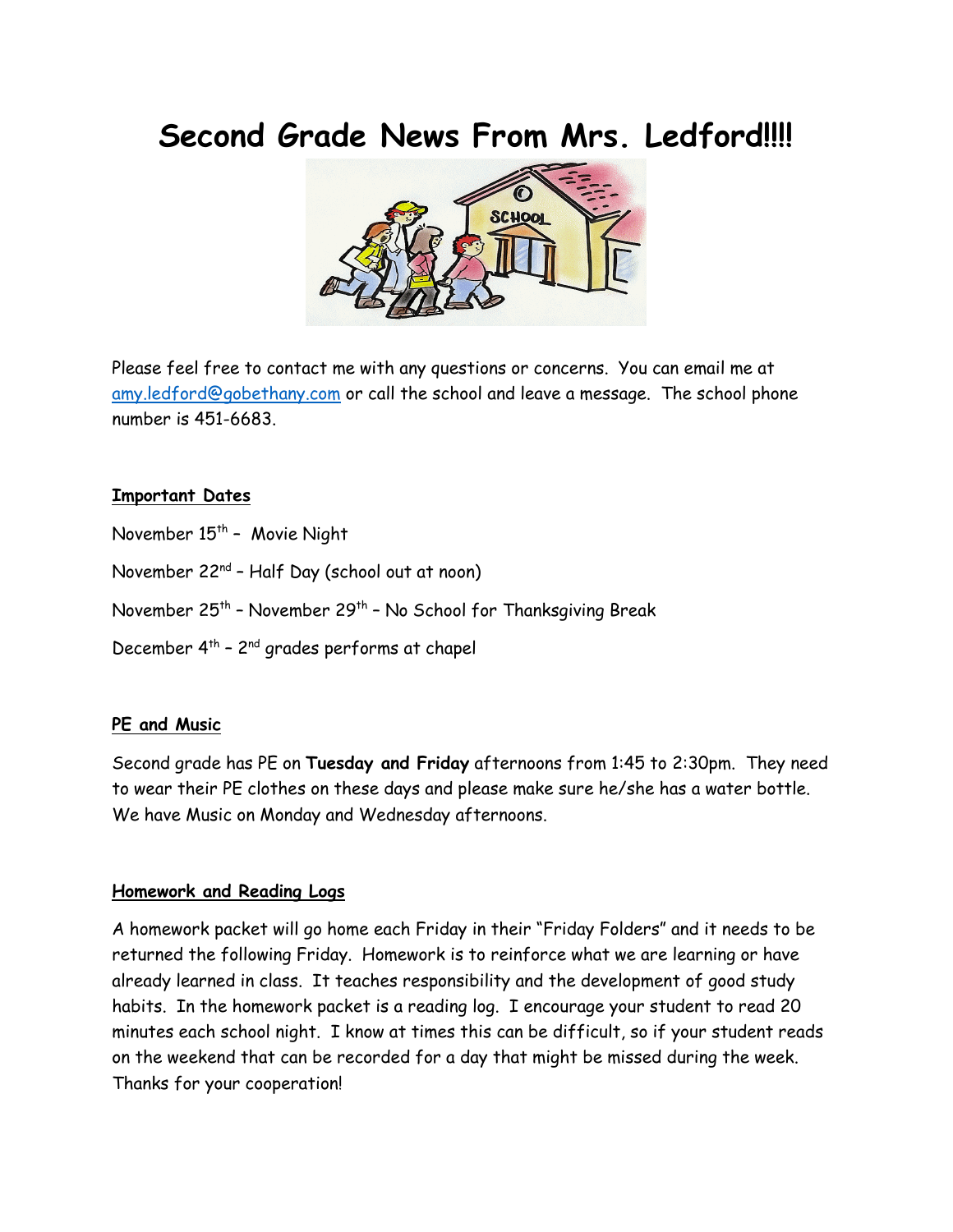\*Please let me know if your student seems to be struggling with any of the assignments in the packet.

**Spelling Words** – I have added 2 challenge words to the weekly spelling list. Your student now has 14 words. Those will count as bonus points or make up for other missed words on the weekly spelling test.

### **Snack**

Please send your student to school with a nutritious snack. Our fist snack is in the morning and it helps keep them going until lunch. Things like yogurt, fruit, cheese, crackers and granola bars are good things for first snack.

## **Birthdays**

Birthdays are fun to celebrate! You may provide a birthday treat to help us celebrate. Please let me know ahead of time if you will be providing a treat. I typically do treats at snack time or towards the end of the school day. We have 14 students in our class. Please don't feel obligated to send a treat, as I always acknowledge birthdays in the classroom with a song, class cards and a prize. For those summer birthday students, we will celebrate their special day before the school year ends in June.

#### **Labels**

Please label things your student brings to school, especially their chapel sweaters. Thanks!

**Consumbale Supply List** Last names A – L can bring these supplies in anytime during the first semester (August  $15<sup>th</sup>$  - December 20<sup>th</sup>)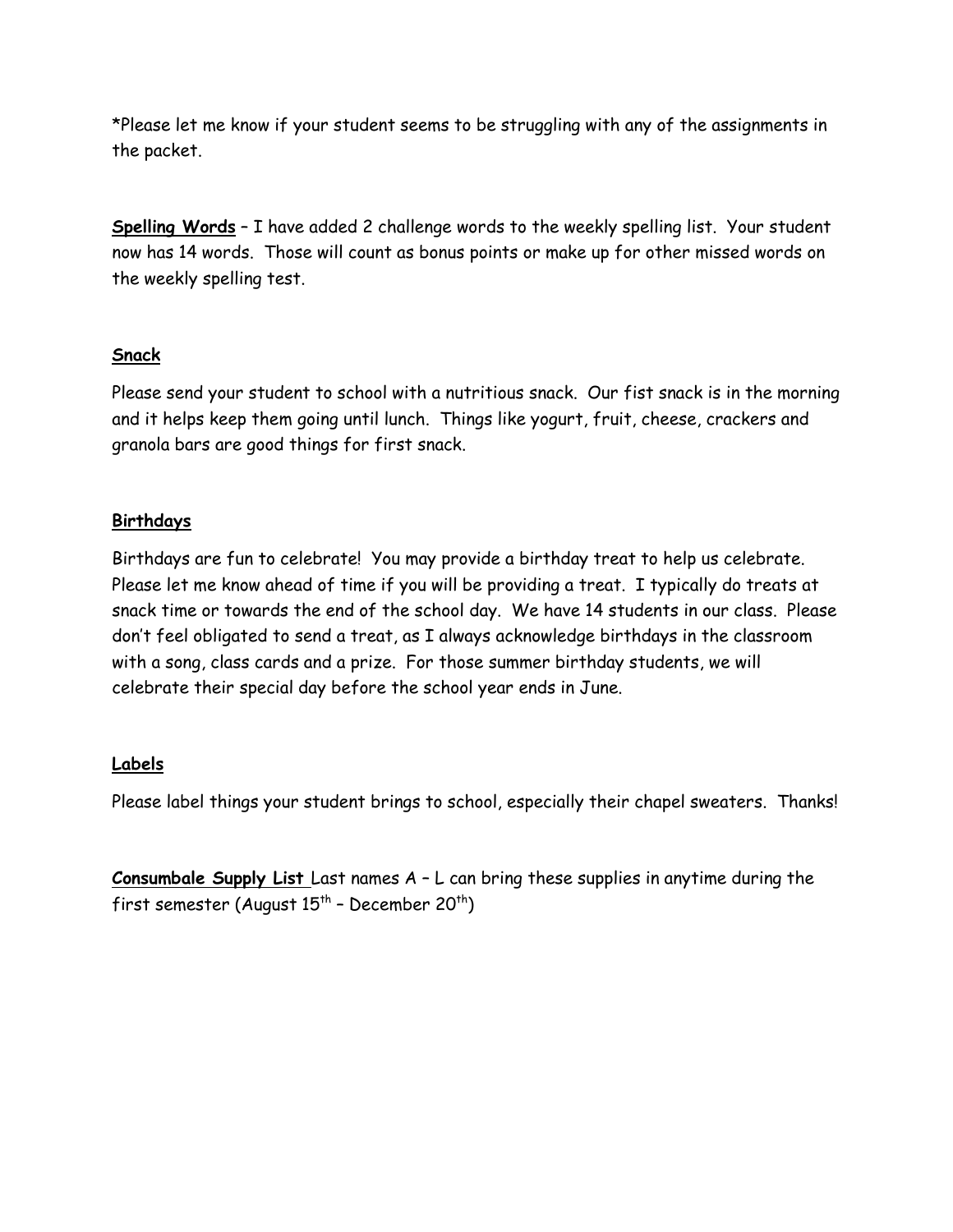

\*Thank you to those who have brought in supplies!!!!!

**Weekly News** – Please make sure you read the weekly Eagle that Paula sends out. It is filled with lots of information. Please let me know if you aren't receiving it. Thanks!

**Math Facts – Please work with your student at home on his/her math facts. Many students have been struggling in class. Students should have their math facts up to 10 already mermoirzed and we will continute to work on mastery of addition facts up to 10 + 10. This is a very important skill to have. Flashcards and learning games on tablets and ipads etc. are a fun to way to get them to practice. Thanks so much for your cooperation!**

**Movie Night** – Bethany will have a moive night at the school tonight! Wear your pjs and enjoy Toy Story 4!!!!!